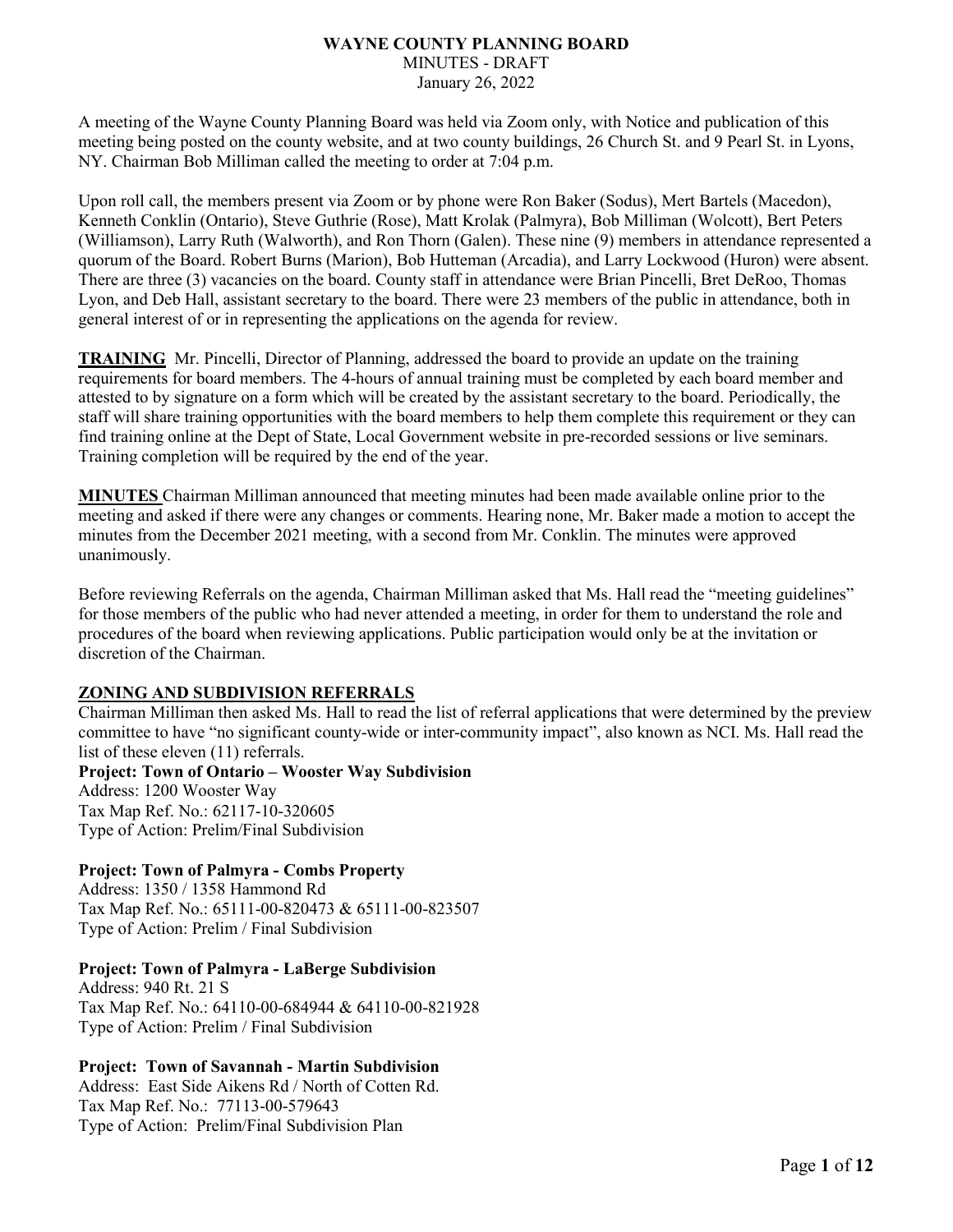#### **Project: Town of Savannah - Harper Subdivision**

Address: West of Cotten Rd. Tax Map Ref. No.: 76113-00-950318 Type of Action: Prelim/Final Subdivision Plan

#### **Project: Town of Savannah - Austin Subdivision**

Address: 12384 Cook Hill Rd Tax Map Ref. No.: 76112-00-318661 Type of Action: Prelim/Final Subdivision Plan

# **Project: Town of Walworth - Kummerow Subdivision**

Address: 304 Whitney Rd, Lot 8 Tax Map Ref. No. : 61116-00-115754 Type of Action(s): Subdivision & Site Plan

# **Project: Town of Walworth - Darron Subdivision**

Address: 3615 Baker Rd. Tax Map Ref. No. : 62114-00-508310 Type of Action(s): Prelim/Final Subdivision

# **Project: Town of Walworth - Englert Subdivision**

Address: 3742 Walworth-Ontario Rd. Tax Map Ref. No. : 63114-15-644496 Type of Action(s): Prelim/Final Subdivision

# **Project: Town of Williamson - 3629 Eddy Rd.**

Address: 3629 Eddy Rd. Tax Map Ref. No. : 65116-00-384932 Type of Action: Special Permit & Subdivision

# **Project: Village of Newark - Winburn / Schoonerman**

Address: Northside of Blue Cut / Hartnagle Rd Tax Map Ref. No. : 69111-00-292114 Type of Action: Use Variance

The Chairman requested comments from the board. Hearing none, a motion was made to recommend that these referrals would have *no inter-municipal or countywide impact (NCI)*, and send back to their referring entities for local action. **Motion** – Mr. Bartels, **Second** – Mr. Conklin. Chairman Milliman requested roll call vote. **Ayes** – 9, **Opposed** – None, **Abstention** – None. **Motion carried. Action** – Return these referrals as NCI with staff comments to the municipalities to be handled as local matters.

The following nine (9) projects were then presented by Mr. DeRoo for review and discussion individually by the Board.

# **Project: Town of Lyons - Lucas Dobbins Boarding House**

Address: 64 Water St. Tax Map Ref. No. : 71111-09-035621 Type of Action: Special Permit

Mr. Dobbins was present at the meeting and described the project as a transitional home assigned to residents by the County Dept. of Social Services (DSS) as temporary housing until permanent housing could be found. He confirmed that construction had already begun on the new stairwell entrance at the back of the building and that the top two floors would each have 6 units for single occupancy. Mr. Baker asked if this would be a short-term. Mr. Dobbins felt that 30 days was maximum, but depends on circumstances. Mr. Dobbins stated that tenants would be screened by DSS prior to gaining access to the building via key fobs and special permission. Mr. Conklin asked for confirmation that the stairwell in the back was a second entrance/exit. Mr. Dobbins confirmed that the other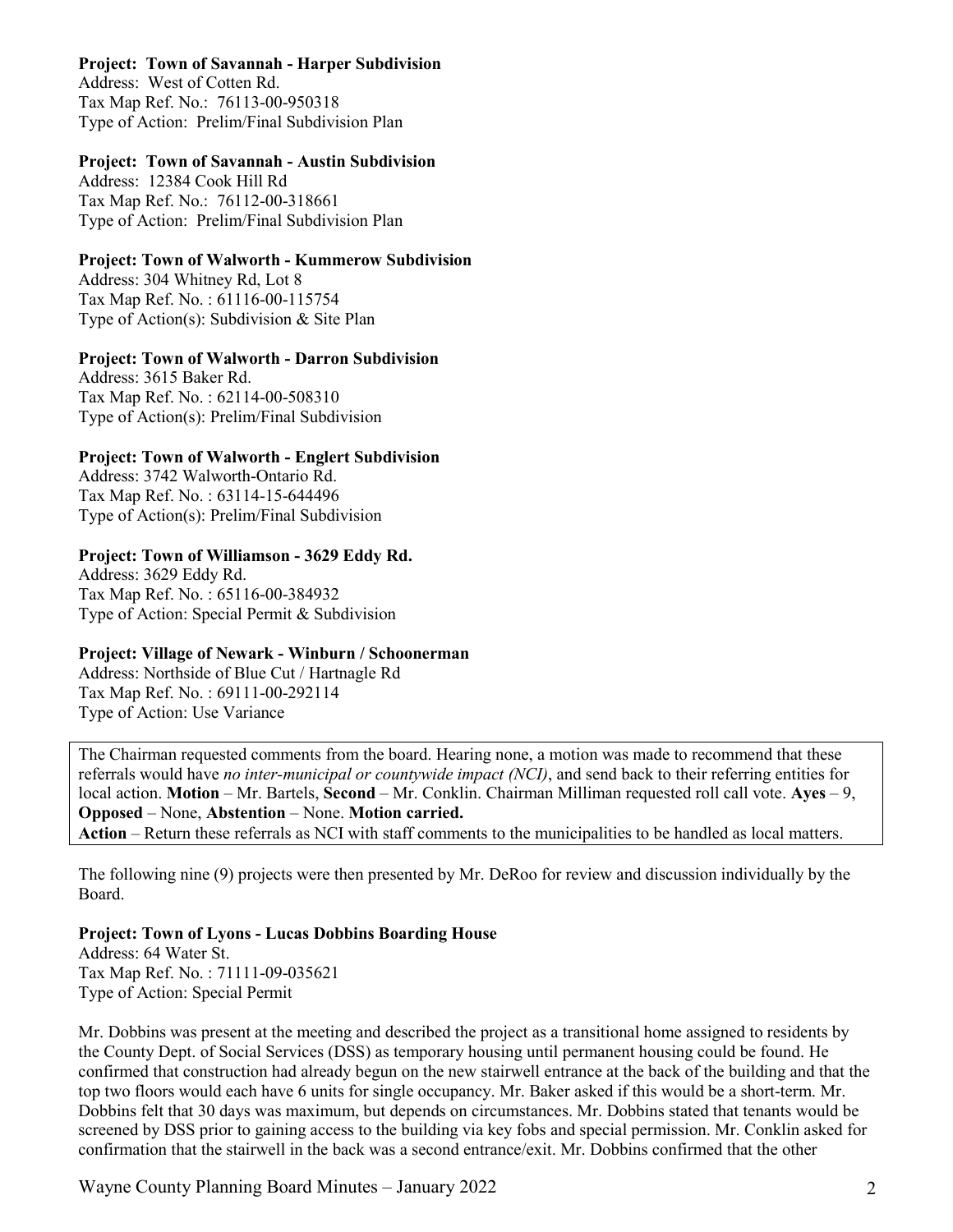entrance was a stairwell entrance on Water St. He also confirmed Class 2 fire system, with lock box, security cameras, and security lighting would be installed. Comments from staff included the following:

- 1) development should be done in a manner that helps it remain compatible with surrounding land uses and is also aesthetically pleasing through use of items such as building design/materials, property maintenance, etc., particularly given the site's location on the Erie Canalway National Heritage Corridor,
- 2) emergency service providers should review plans to ensure that proposed development can be accessed and served (e.g. ambulance, law enforcement and fire),
- 3) security measures should be intact (e.g. the site should be lighted),
- 4) traffic generating characteristics of the property should be considered, including, but not limited to the following: use of the full building, driveway location(s), building area, parking area(s), and expected traffic circulation. Proposed traffic circulation, building area and associated parking area(s) should be designed/developed in a manner that will meet applicable local parking requirements and provide safe pedestrian and vehicular interaction between those items as well as access to local streets,
- 5) all necessary local, federal and state recommendations/regulations and approvals/permits must be followed/obtained (e.g. NYS Uniform Fire Prevention and Building Codes, NYS Department of Health) and
- 6) future plans (if any) for the property should be considered.

A motion was made to recommend approval of the requested Special Permit with comments and return to the town. **Motion** – Mr. Krolak, **Second** – Mr. Conklin, Chairman requested roll call vote. **Ayes** – 9, **Opposed** – None, **Abstention** – None. **Motion carried. Action** – Recommend approval with comments.

# **Project: Town of Lyons - Dunn Rd. Solar Project**

Address: Dunn Rd. Tax Map Ref. No. : 71111-18-260199 Type of Action: Use Variance

Representatives from Bergmann Associates, Kristin Jacobs and Dave Plant, as well as Peter Dolgos from developer, Delaware River Solar (DRS), were at the meeting to describe the project. Mr. Dolgos explained the background work that has already been done in negotiating with utility for connection. During this process, the zoning for the parcel was noted as Res-Ag, which was later found to be in error, according to new zoning for the town. The landowner was unaware of this change in zoning, but hence, the need for a use variance. Mr. Plant noted that the parcel is located in an area known as the Lyons Industrial Park. The development meets setback and lot coverage requirements and does not affect any wetlands. Mr. Peters asked the life of the project and if there was concern at the town due to location in an industrial park. Ms. Jacobs reported that this could be an attractor for other industrial users but that the new zoning is still not industrial and the life of the project is 30 years. Mr. Guthrie stated concern that use variance stay with the property forever. Mr. Baker asked about impact to neighboring properties. Mr. Henry, a guest of the meeting was allowed to speak as volunteer board member from the town of Lyons zoning. He stated that the town has heard from neighbors and will be contacting the Industrial Park Board to review this project. Mr. Bartels asked about lot coverage to which Mr. Plant responded use of 22 acres from 37-acre parcel. Mr. Pincelli reminded the board of the criteria required to be considered for a use variance. Comments from the staff included:

- 1) the hardship criteria (rules/test) that are required to grant the use variance must be substantiated at the local level,
- 2) the minimum variances necessary should be considered,
- 3) development should be done in a manner that helps it remain compatible with surrounding land uses and is also aesthetically pleasing through use of items such as system design/materials, fencing, berms, landscaping, etc.,
- 4) it should be confirmed that the solar panels will not produce a glare (possibly impacting neighboring property owners, motorists, etc.),
- 5) a photovoltaic system decommissioning plan and operation and maintenance plan should be intact,
- 6) the access driveway should have sight distances available that meet AASHTO (American Association of State Highway and Transportation Officials) recommendations,
- 7) all necessary local, federal and state recommendations and approvals/permits must be followed/obtained (e.g. NYS Uniform Fire Prevention and Building Codes, NYS Department of Environmental Conservation – Phase II stormwater management and erosion and sediment control regulations, NYS Department of Agriculture and Markets - "Guidelines for Solar Energy Projects - Construction Mitigation for Agricultural Lands (Revision 10/18/2019)", NYS Office of Parks, Recreation and Historic Preservation/SHPO, US Army Corps of Engineers and US Fish and Wildlife Service regulations),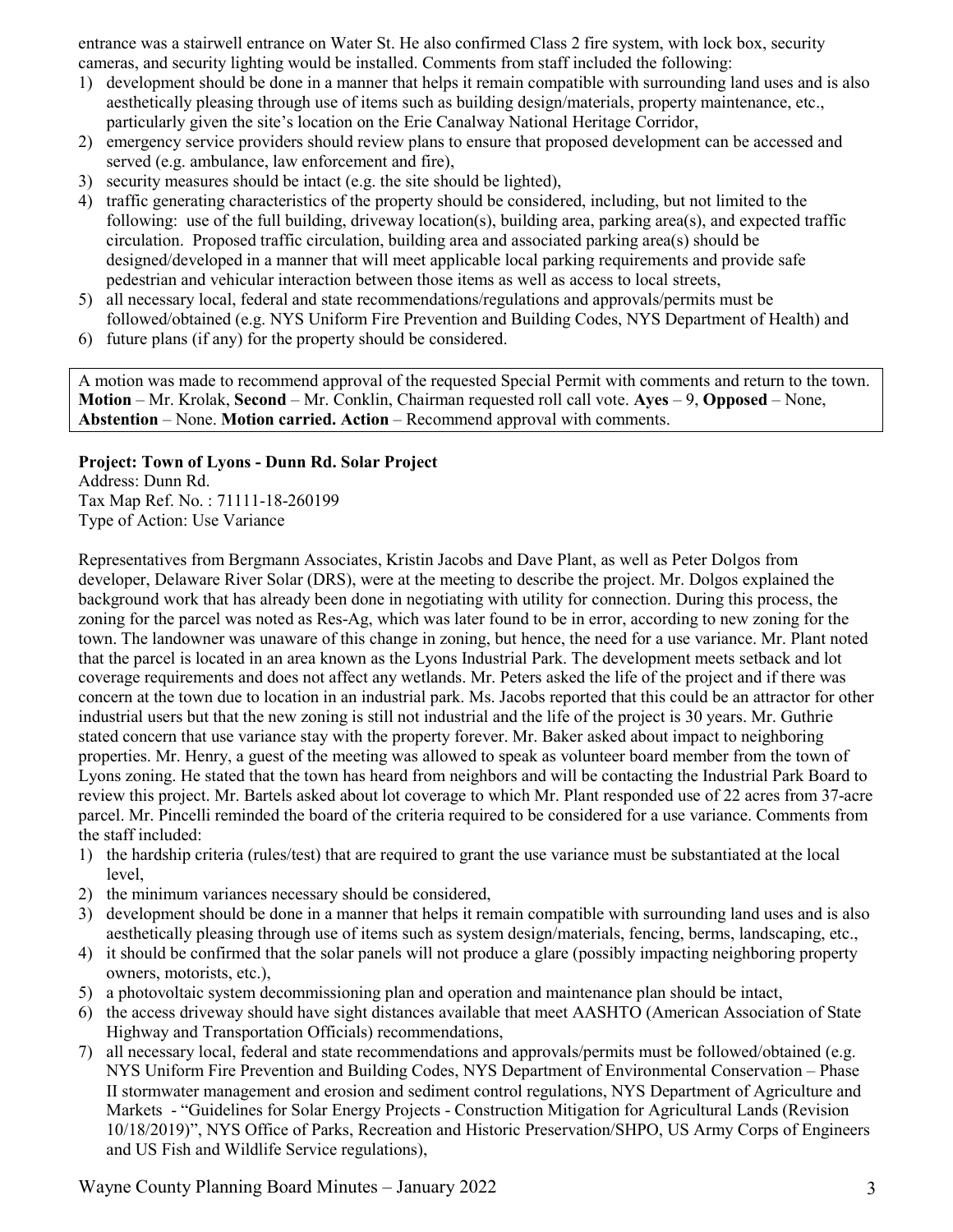- 8) the property owner(s)/applicant should be aware that portions of the parcel may contain (or be near) National wetland area (approximate mapping available online at [https://gisservices.dec.ny.gov/gis/erm/\)](https://gisservices.dec.ny.gov/gis/erm/) and any planning/development should be done in accordance with applicable regulations and
- 9) future plans (if any) for the total acreage should be considered.

For additional reference, the following are items that the Board feels could be considered when reviewing PV system applications (Source: NYS Department of State, Division of Local Government Services, "Solar Energy Regulation" presentation):

#### **Compatibility with neighborhood character:**

- 1. Do not negatively impact adjacent uses
- 2. Visually compatible
	- a. For example, potential impact includes glare or reflection, which might be nuisance to other property owner or impair visibility of motor vehicle drivers
- 3. Use sensitivity especially in areas containing unique architectural styles or historic structures

#### **Review elements:**

- 1) Access to solar energy
- 2) Casting shadows
- 3) Blocking view sheds
- 4) Causing glare
- 5) Rain run-off

#### **Decommissioning provisions:**

- Some municipalities address abandonment, decommissioning or "cessation of activity" within their regulations
- For example, "Must ensure site will be restored to useful, nonhazardous condition, including completion time frame for complete removal of collectors, mounts and other associated equipment and facilities"
- Some require decommissioning plans, especially for commercial scale projects

Also for reference, the Board is seeking additional information to help assess/consider the relationship between items such as agricultural and farmland protection efforts, NYS clean energy goals, comprehensive plans/local zoning regulations and details regarding proposed photovoltaic (PV) system development. Since late 2016, the WCPB has now reviewed over eighteen (18) similarly sized PV systems (2-4 megawatt AC) from municipalities across the county. At least 14 of the applications appear to have been approved locally and 8 of those 14 systems have been constructed: combining for a total of approximately 125 acres of "solar acreage". All 18 applications would be comprised of approximately 265 acres of solar development area if approved. In their review, the Board has noticed that several, but not all, of the proposals were for systems that would be sited on active farmland. They understand some municipalities, such as Lyons, potentially permit solar developments on farmland, but they are still interested in continuing to explore development options that would help minimize farmland impacts. As a note, both the NYS Department of Agriculture and Markets as well as the American Farmland Trust offer guidance documents regarding ways to protect farmland while permitting solar development.

Again for reference, the US Census Bureau indicates that the county is comprised of approximately 603.83 acres of land, which converts to 386,451.2 acres. In regard to farmland, data indicates that over approximately 67% of the total soil in Wayne County can be classified in one of the following USDA soil categories: "**prime**" approximately **165,030 acres** countywide, "**prime if drained**" - approximately **46,981 acres** countywide and/or of "**statewide importance**" - approximately **53,419 acres** countywide (Wayne County RPTS tax parcel boundaries and USDA Soil Survey).

Given discussion with PV system developers, there are site-specific design requirements and therefore certain parcels/sites have attributes that are better suited for development than others. Attributes that have been referenced include, but are not necessarily limited to proximity to three-phase electric power as well as utility company substations. The substations then need to have the capacity to handle the generated power. Reportedly, an agency such as NYSERDA, and possibly the applicable utility company, may be able to offer guidance regarding where PV systems can "tie into the grid". If so, it could be beneficial to contact a representative from NYSERDA and/or NYSEG / RG&E to help determine where PV systems are feasible in the town and ultimately determine how much acreage/farmland will potentially be used for PV development. For reference, the NYS Department of State has a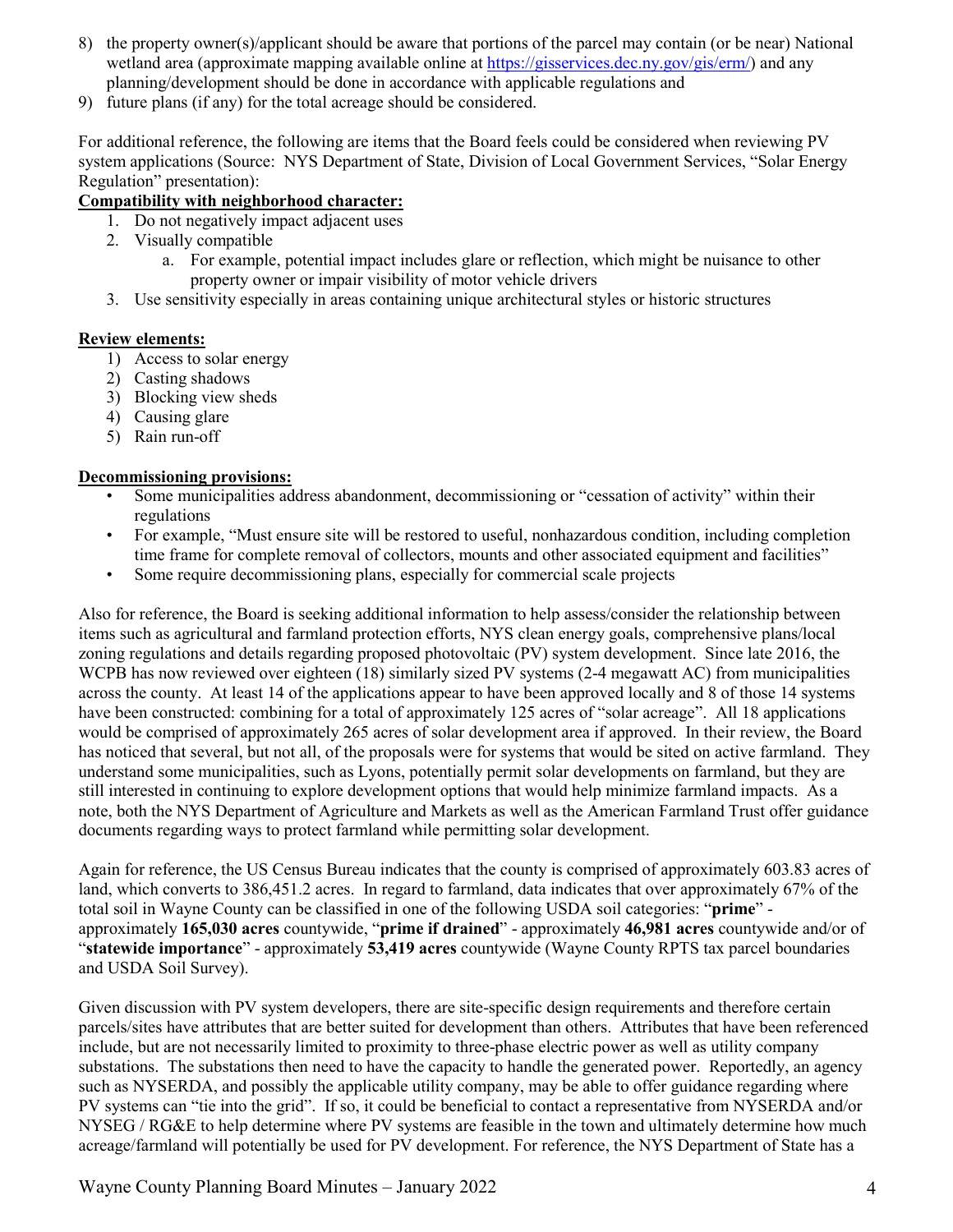useful reference document available, "**[Zoning](http://www.dos.ny.gov/lg/publications/Creating_the_Community_You_Want.pdf) Board of Appeals"**, on their website @ <https://dos.ny.gov/system/files/documents/2021/09/zoning-board-appeals-.pdf> Details regarding each of the variance "hardship rules/test" can be found in this document.

A motion was made to recommend that this request for Use Variance would have *no inter-municipal or countywide impact (NCI)* with comments as noted, and return to the town.

**Motion** – Mr. Guthrie, **Second** – Mr. Conklin, Chairman requested roll call vote. **Ayes** – 9, **Opposed** – None, **Abstention** – None. **Motion carried. Action** – Return to town as NCI with comments.

### **Project: Town of Lyons - Rt. 14 Solar Projects I, II, III**

Address: 776/816 Route 14 Tax Map Ref. No. : 71110-00-267856 Type of Action: Preliminary Subdivision

Bergmann and DRS representatives remained at the meeting to discuss this project, seeking subdivision of 167-acre lot into 3 smaller lots, each to be used for a solar project. Mr. Plant explained that each project would have less than 50% lot coverage. The parcel with road frontage along Rt. 14 would utilize evergreen landscaping and a cow fence to reduce visual impact. There were no wetland impacts nor historic impacts. Mr. Dolgos explained that subdivision was requested to minimize tax and utility impacts. The current owner would retain ownership of the land. Mr. DeRoo explained that, if referred by the town, the site plan would likely come back to this board for review at a later date. Mr. Guthrie asked if each parcel would have its own point of access. Mr. Plant stated yes, that even the middle lot would not be land-locked due to shared access road off of Sohn Alloway Rd. Mr. Baker and Mr. Guthrie shared concern with the use of farm land. Further comments from the staff included:

- 1. development should be done in a manner that helps it remain compatible with surrounding land uses and is also aesthetically pleasing through use of items such as system design/materials, fencing, berms, landscaping, etc.,
- 2. it should be confirmed that the solar panels will not produce a glare (possibly impacting neighboring property owners, motorists, etc.),
- 3. a photovoltaic system decommissioning plan and operation and maintenance plan should be intact,
- 4. the access driveway should have sight distances available that meet AASHTO (American Association of State Highway and Transportation Officials) recommendations,
- 5. all necessary local, federal and state recommendations and approvals/permits must be followed/obtained (e.g. NYS Uniform Fire Prevention and Building Codes, NYS Department of Environmental Conservation – Phase II stormwater management and erosion and sediment control regulations, NYS Department of Agriculture and Markets - "Guidelines for Solar Energy Projects - Construction Mitigation for Agricultural Lands (Revision 10/18/2019)", NYS Office of Parks, Recreation and Historic Preservation/SHPO, US Army Corps of Engineers and US Fish and Wildlife Service regulations),
- 6. the property owner(s)/applicant should be aware that portions of the parcel may contain (or be near) National wetland area (approximate mapping available online at [https://gisservices.dec.ny.gov/gis/erm/\)](https://gisservices.dec.ny.gov/gis/erm/) and any planning/development should be done in accordance with applicable regulations and
- 7. future plans (if any) for the total acreage should be considered.

For additional reference, the following are items that the Board feels could be considered when reviewing PV system applications (Source: NYS Department of State, Division of Local Government Services, "Solar Energy Regulation" presentation):

# **Compatibility with neighborhood character:**

- 1. Do not negatively impact adjacent uses
- 2. Visually compatible
	- a. For example, potential impact includes glare or reflection, which might be nuisance to other property owner or impair visibility of motor vehicle drivers
- 3. Use sensitivity especially in areas containing unique architectural styles or historic structures

#### **Review elements:**

1. Access to solar energy

Wayne County Planning Board Minutes – January 2022 5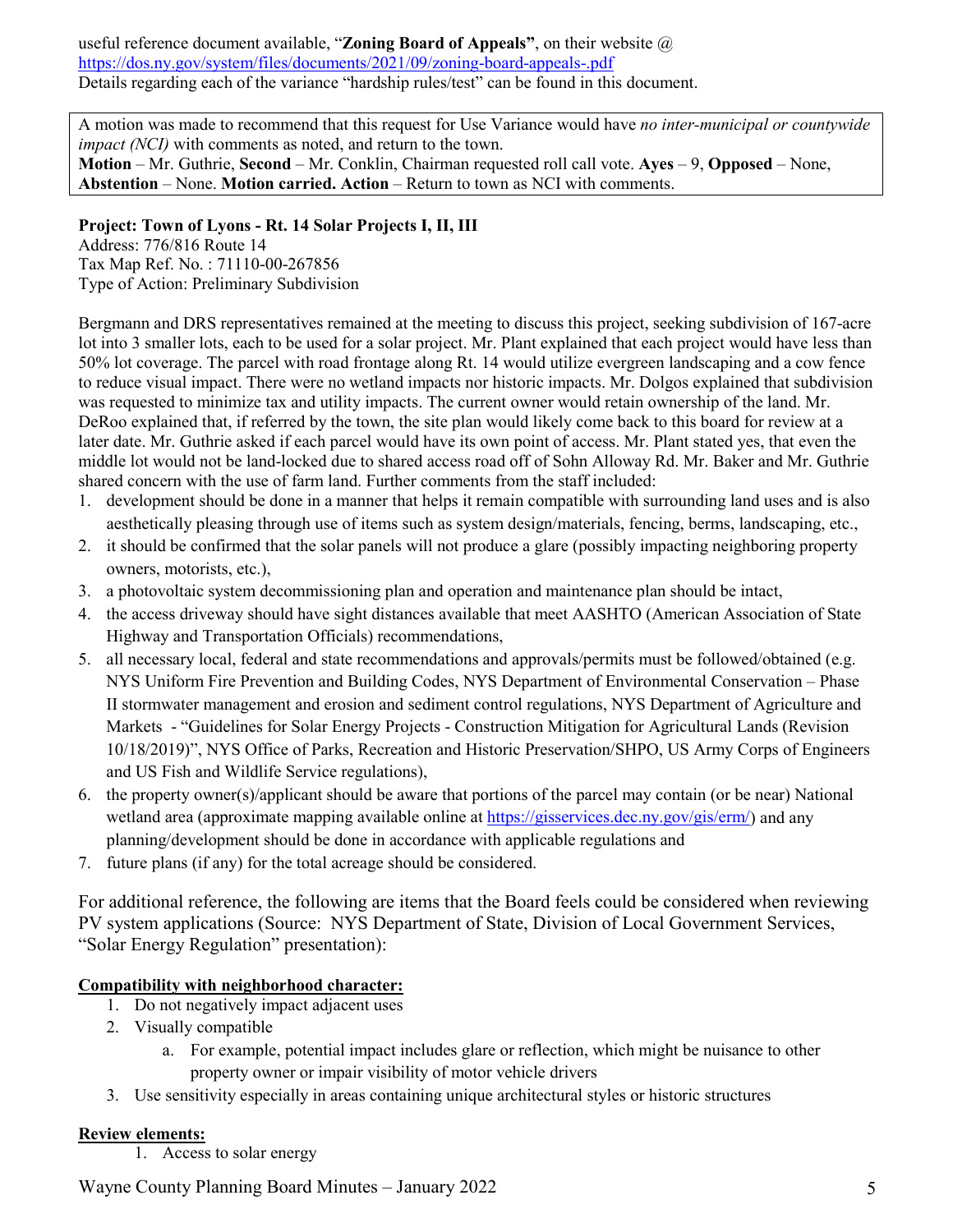- 2. Casting shadows
- 3. Blocking view sheds
- 4. Causing glare
- 5. Rain run-off

# **Decommissioning provisions:**

- Some municipalities address abandonment, decommissioning or "cessation of activity" within their regulations
- For example, "Must ensure site will be restored to useful, nonhazardous condition, including completion time frame for complete removal of collectors, mounts and other associated equipment and facilities"
- Some require decommissioning plans, especially for commercial scale projects

Also for reference, the Board is seeking additional information to help them assess/consider the relationship between items such as agricultural and farmland protection efforts, NYS clean energy goals, comprehensive plans/local zoning regulations and details regarding proposed photovoltaic (PV) system development. Since late 2016, the WCPB has now reviewed over eighteen (18) similarly sized PV systems (2-4 megawatt AC) from municipalities across the county. At least 14 of the applications appear to have been approved locally and 8 of those 14 systems have been constructed: combining for a total of approximately 125 acres of "solar acreage". All 18 applications would be comprised of approximately 265 acres of solar development area if approved. In their review, the Board has noticed that several, but not all, of the proposals were for systems that would be sited on active farmland. They understand some municipalities, such as Lyons, potentially permit solar developments on farmland, but they are still interested in continuing to explore development options that would help minimize farmland impacts. As a note, both the NYS Department of Agriculture and Markets as well as the American Farmland Trust offer guidance documents regarding ways to protect farmland while permitting solar development.

Again for reference, the US Census Bureau indicates that the county is comprised of approximately 603.83 acres of land, which converts to 386,451.2 acres. In regard to farmland, data indicates that over approximately 67% of the total soil in Wayne County can be classified in one of the following USDA soil categories: "**prime**" approximately **165,030 acres** countywide, "**prime if drained**" - approximately **46,981 acres** countywide and/or of "**statewide importance**" - approximately **53,419 acres** countywide (Wayne County RPTS tax parcel boundaries and USDA Soil Survey).

Given discussion with PV system developers, there are site-specific design requirements and therefore certain parcels/sites have attributes that are better suited for development than others. Attributes that have been referenced include, but are not necessarily limited to proximity to three-phase electric power as well as utility company substations. The substations then need to have the capacity to handle the generated power. Reportedly, an agency such as NYSERDA, and possibly the applicable utility company, may be able to offer guidance regarding where PV systems can "tie into the grid". If so, it could be beneficial to contact a representative from NYSERDA and/or NYSEG / RG&E to help determine where PV systems are feasible in the town and ultimately determine how much acreage/farmland will potentially be used for PV development.

For reference, the NYS Department of State has a useful reference document available, "**[Zoning](http://www.dos.ny.gov/lg/publications/Creating_the_Community_You_Want.pdf) Board of Appeals"**, on their website @<https://dos.ny.gov/system/files/documents/2021/09/zoning-board-appeals-.pdf> Details regarding each of the variance "hardship rules/test" can be found in this document.

A motion was made to recommend approval of the requested Subdivision with comments and return to the town. **Motion** – Mr. Guthrie, **Second** – Mr. Ruth, Chairman requested roll call vote. **Ayes** – 8, **Opposed** – 1, **Abstention** – none. **Motion carried. Action** – to recommend approval with comments.

# **Project: Town of Lyons - Noah Mast Sawmill**

Address: 2486 Bastian Rd Tax Map Ref. No. : 70112-00-680874 Type of Action: Area Variances and Special Permit

Mr. DeRoo explained the project as an area variance for setback of barn building less than required footage from road and from nearby residence with special permit to operate sawmill business in the building. Mr. DeRoo reported comments received focused on potential truck traffic and noise impact, plus incompatible land use. The

Wayne County Planning Board Minutes – January 2022 6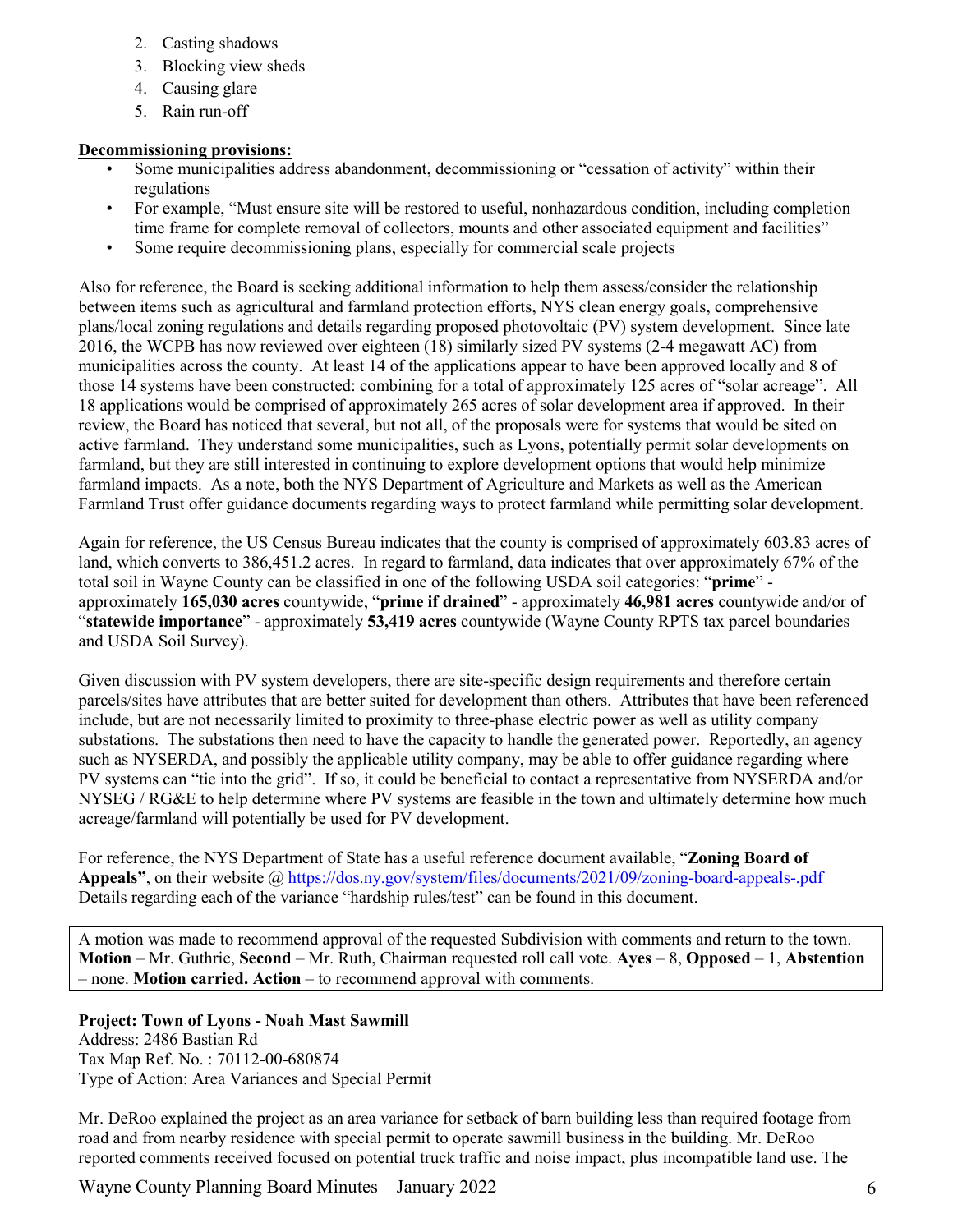applicant, Mr. Mast, was at the meeting by phone and explained that the sawmill was a portable mill being used to create lumber for apple bins. He also used the mill to cut logs for timber to build the building. Mr. Mast stated that there would be a couple truckloads per week at the most. Mr. Guthrie asked if the mill was inside or out and asked for aerial map to be shown indicating location of the proposed buidling. Mr. Mast stated the mill was inside the building that has already been built for this purpose. Area variance was noted as 85' setback compared to 200' requirement. Mr. Baker stated this was also a commercial venture in an Ag district. Mr. Guthrie stated that the building is already non-conforming and was out of place for county board review. Staff comments also included the following:

- 1) the hardship criteria (rules/test) that are required to grant the area variances must be substantiated at the local level,
- 2) the minimum variances necessary should be considered,
- 3) development should be done in a manner that helps it remain compatible with surrounding land uses and is also aesthetically pleasing through use of items such as building design/materials, fencing, berms, landscaping, etc.,
- 4) screening (e.g. fence, berm, landscaping, etc.) should be used to help the proposed development remain compatible with surrounding land uses (i.e. mitigate aesthetic, noise and dust impacts – use fencing/berms to help reduce noise impacts from use of equipment, pave driveway to reduce dust impacts, etc.),
- 5) traffic generating characteristics of the proposal should be considered, including, but not limited to the following: driveway location(s), building area(s), parking area(s), driveway sight distances (i.e. they should meet American Association of State Highway and Transportation Officials - AASHTO recommendations) and on-site traffic circulation. Proposed on-site traffic circulation, driveway location(s), building area and associated parking areas should be designed/developed in a manner that will provide safe pedestrian and vehicular interaction between those items as well as access to Bastian Road, and no on-site development should impede available sight distances,
- 6) outside storage should be limited and screened (e.g. items in disrepair should not be permitted to accumulate),
- 7) all necessary local, federal and state regulations and approvals/permits must be followed/obtained (e.g. NYS Uniform Fire Prevention and Building Codes) and
- 8) the applicant(s) should be aware that portions of the parcel appear to contain (or be near) National wetland area (approximate mapping available online at [http://www.dec.ny.gov/gis/erm/\)](http://www.dec.ny.gov/gis/erm/) and any planning/development should be done in accordance with applicable regulations.

For reference, the NYS Department of State has a useful reference document available, "**[Zoning](http://www.dos.ny.gov/lg/publications/Creating_the_Community_You_Want.pdf) Board of Appeals"**, on their website @<https://dos.ny.gov/system/files/documents/2021/09/zoning-board-appeals-.pdf> Details regarding each of the variance "hardship rules/test" can be found in this document.

A motion was made to recommend Disapproval of the requested variance and permit with comments and return to the town. **Motion** – Mr. Guthrie, **Second** – Mr. Ruth, Chairman requested roll call vote. **Ayes** – 9, **Opposed** – 0, **Abstention** – none. **Motion carried. Action** – to recommend Disapproval with comments.

**Project: Town of Macedon - Quicklee's Convenience** Address: 240-R Route 31 Tax Map Ref. No.: 61111-00-026609

Type of Action: Preliminary/Final Site Plan

Applicant was represented in the meeting by Don Lewis of Marathon Engineering. Mr. Lewis explained that the applicant owns many of these types of convenience developments around the region, including few in Wayne County. This project is a 4000 sf convenience store with drive through food tenant, 5 island gas canopy, and car wash on new parcel across from Lowe's on Rt. 31 where a townhouse project was recently approved by the town. He explained that a commercial tenant on this front lot triggered a phase 2 traffic study which warranted a traffic light installation at Rt 31, correlating with the new access road into the new development which would also serve this project. Landscaping and site plan drawings were provided for review. Mr. Guthrie was concerned about the total amount of new traffic. Mr. Lewis explained that DOT was in agreement that a traffic light was warranted. Staff comments included the following:

1) All applicable NYS Department of Transportation approvals/recommendations must be obtained/followed (e.g. a driveway work permit should be obtained, no development should take place in the highway right-of-way, there should be no need for parking on the shoulder of NYS Rt. 31 or the internal roadway, highway design/maintenance provisions should be met, etc.),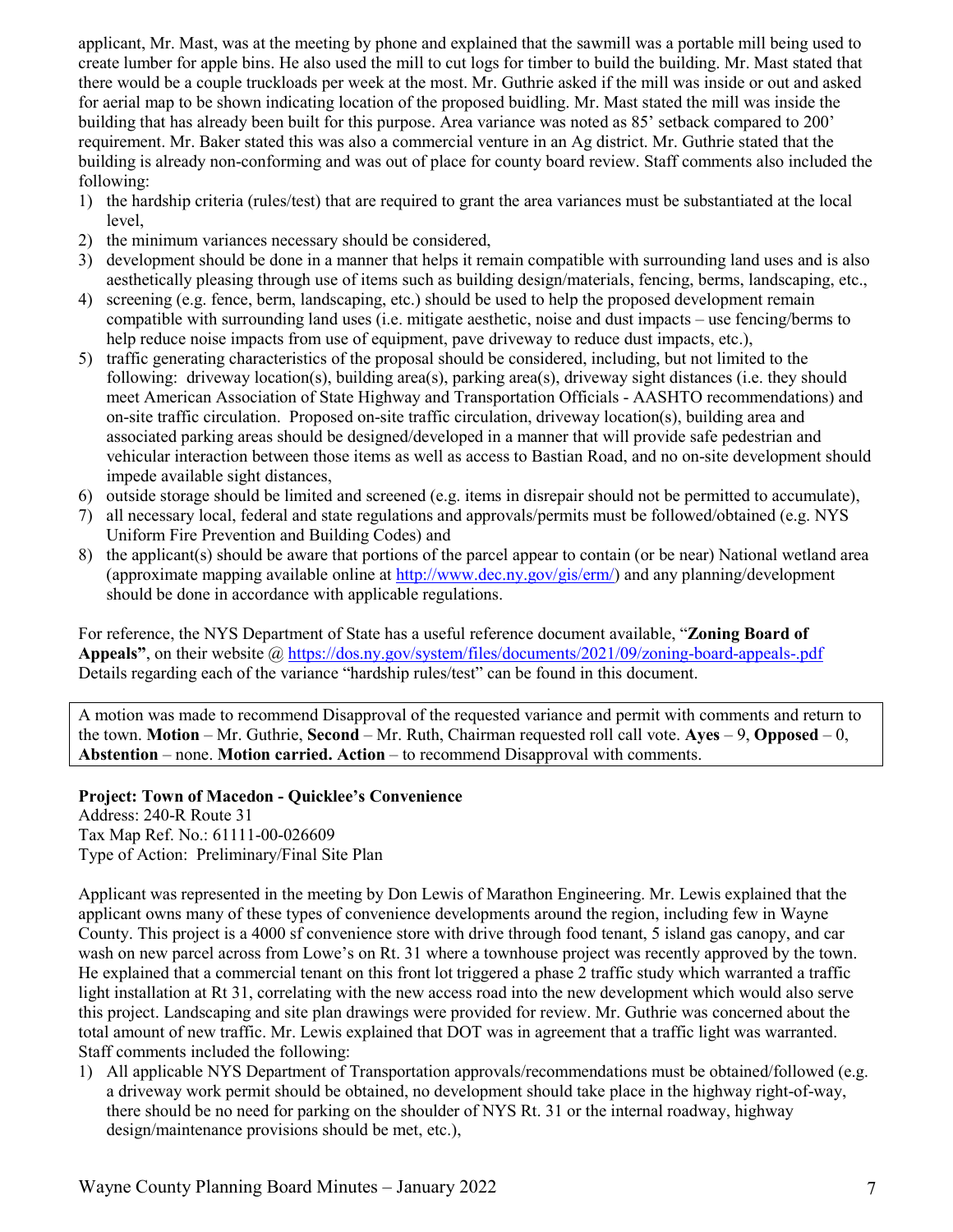- 2) Traffic generating characteristics of the proposal should be considered, including, but not limited to the following: driveway location(s), building area(s), parking area(s), driveway sight distances (i.e. they should meet American Association of State Highway and Transportation Officials - AASHTO recommendations) and on-site traffic circulation. Proposed on-site traffic circulation, driveway location(s), building area and associated parking areas should be designed/developed in a manner that will provide safe pedestrian and vehicular interaction between those items as well as access to NYS Rt. 31 and the internal roadway, and no onsite development should impede available sight distances,
- 3) Development should be done in a manner that helps it remain compatible with surrounding land uses and is also aesthetically pleasing (from all applicable directions) through use of items such as property maintenance and building design/materials, fencing, berms, landscaping, etc., particularly given that the parcel is located on the highly traveled NYS Rt. 31 Erie Canalway National Heritage Corridor) and near existing/proposed residential uses,
- 4) Screening (e.g. fence, berm, landscaping, etc.) should be used to help the proposed commercial development remain compatible with surrounding land uses (i.e. mitigate visual and noise impacts between this proposal and adjacent residential uses),
- 5) Emergency service vehicle access should be provided and local emergency service providers should review plans to ensure that proposed development can be accessed and served (e.g. ambulance, police and fire),
- 6) Snow maintenance/removal plans should be considered,
- 7) outside storage should be limited and screened (e.g. items in disrepair should not be permitted to accumulate and refuse should be kept from excessive odor),
- 8) Any/all toxic/hazardous materials should be properly stored, handled and disposed of,
- 9) Security measures should be intact (e.g. the site should be lighted),
- 10) Development must meet all local, federal and state (e.g. NYS Department of Health water and sanitary sewer, NYS Department of Environmental Conservation-Phase II Stormwater Management and Erosion and Sediment Control Plans and Petroleum Bulk Storage Regulations as well as NYS Uniform Fire Prevention and Building Codes) codes/regulations,
- 11) All necessary easements ("cross-lot" included) should be in place to ensure that the development maintains function and compatibility (e.g. access/driveway, parking, stormwater management, water, sewer, etc. easements),
- 12) Future plans (if any) for the total acreage should be considered and
- 13) The property owner(s) should be aware that portions of the parcel appear to contain (or be near) both NYS Department of Environmental Conservation and National wetland areas (approximate mapping available online at [https://gisservices.dec.ny.gov/gis/erm/\)](https://gisservices.dec.ny.gov/gis/erm/) and any planning/development should be done in accordance with applicable regulations.

A motion was made to recommend that this request would have *no inter-municipal or countywide impact (NCI)* but to include comments as noted, and return to the town.

**Motion** – Mr. Ruth, **Second** – Mr. Peters, Chairman requested roll call vote. **Ayes** – 7, **Opposed** – 1, **Abstention** – 1. **Motion DID NOT carry. No further Motion was made. Action** – to return the referral to the town with results and comments.

**Project: Town of Ontario - Circuit Demon LLC**

Address: 70 Ridge Rd. Tax Map Ref. No.: 60117-12-922513 Type of Action: Special Permit

Jeff Foster, the applicant, and Jonathon Olivia, the property owner, were at the meeting to describe this project to utilize the former Union Hill Fire Dept building which underwent rehab in 2019. This application is for an existing business called Circuit Demon to move from Fairport. Mr. Foster explained this as a niche business that provides products to retrofit car lighting detail in older cars and replaces LED headlights in new cars. He stated it is primarily an online business but he is applying for commercial use for the occasional install job. Mr. Olivia explained the shared parking at the location which has 42 spots with the restaurant across the street, which he also owns, and said there are plans for a pedestrian marked cross walk. Circuit Demon would have designated parking spots from 9am – 5pm. Staff comments also included the following:

1) traffic generating characteristics of the proposal should be considered, including, but not limited to the following: driveway location(s), building areas, parking areas, driveway sight distances (i.e. they should meet American Association of State Highway and Transportation Officials - AASHTO recommendations)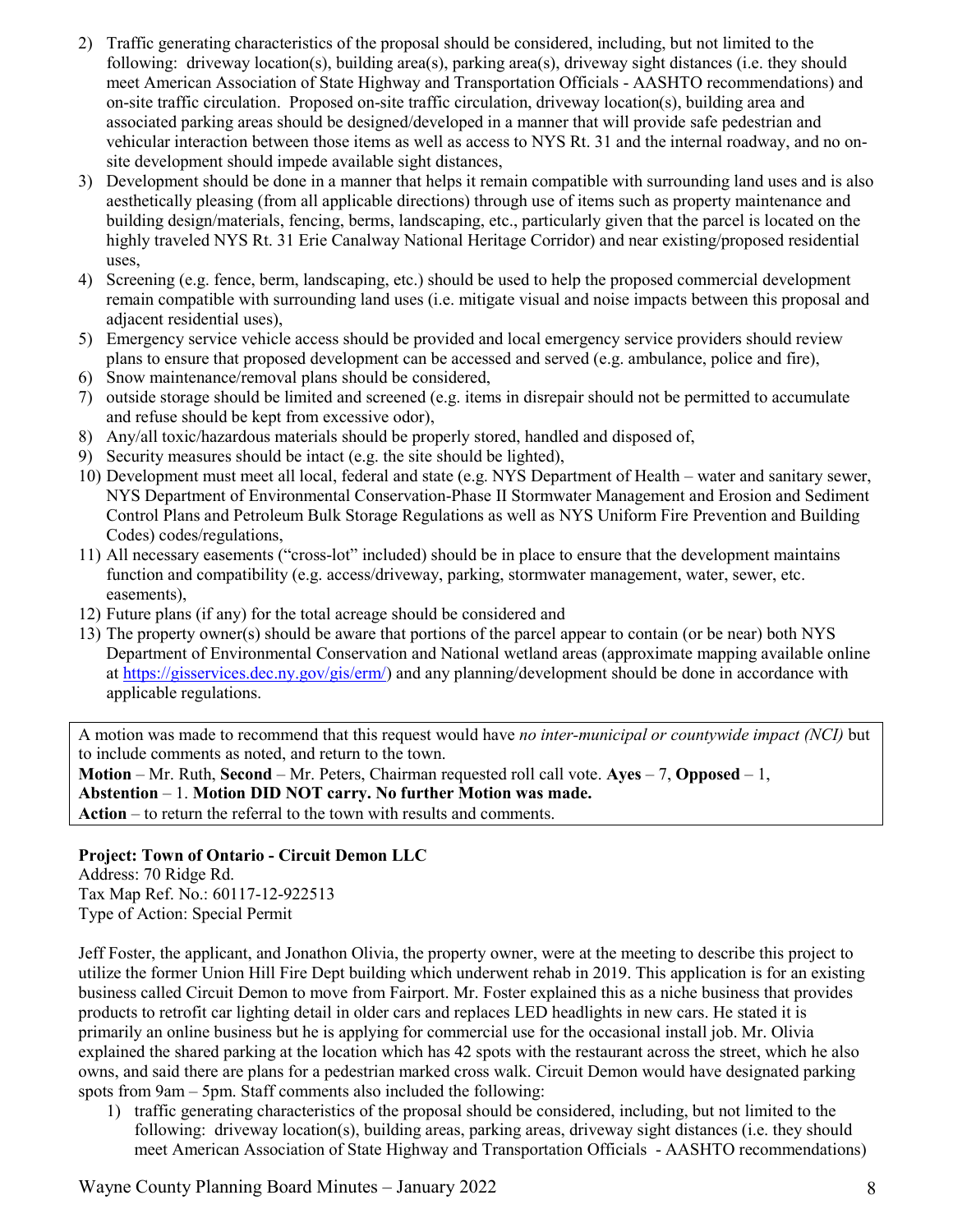and on-site traffic circulation. Proposed on-site traffic circulation, building areas and associated parking/storage areas should be designed/developed in a manner that will provide safe pedestrian and vehicular interaction between those items as well as access to Ridge Road and Countyline Road,

- 2) development should be done in a manner that keeps it compatible with surrounding land uses and is also aesthetically pleasing through use of items such as property maintenance, landscaping, etc.,
- 3) all necessary local, federal and state recommendations/regulations and approvals/permits must be followed/obtained (e.g. NYS Uniform Fire Prevention and Building Codes),
- 4) local emergency service providers should review plans to ensure that proposed development can be accessed and served (e.g. ambulance, law enforcement and fire),
- 5) outside storage should be "limited" (e.g. items in disrepair should not be permitted to accumulate),
- 6) all toxic/hazardous materials that may be associated with any on-site business (if applicable) should be properly stored, handled and disposed of,
- 7) future plans (if any) for the total acreage should be considered and,
- 8) all necessary "cross-lot easements" should be in place, if applicable, to ensure that existing and potential future developments can maintain their function and compatibility (e.g. ingress/egress - access/driveway, parking, utility, etc. easements).

A motion was made to recommend approval of the special permit with comments and return to the town. **Motion** – Mr. Ruth, **Second** – Mr. Peters, Chairman requested roll call vote. **Ayes** – 9, **Opposed** – none, **Abstention** – none. **Motion carried. Action** – to recommend approval with comments.

# **Project: Town of Ontario - Optimax, Phase 3**

Address: 6367 Dean Parkway Tax Map Ref. No.: 61117-00-168798 Type of Action: Prelim/Final Subdivision & Prelim/Final Site Plan

Applicant representative, Felix Radesi, and BME Associate Linc Swedrock were at the meeting to explain the project which seeks to consolidate four adjacent tax parcels and construct a 100,000 sf building for expanded manufacturing. The construction would be done in phases. Site plan shows access around the building on all sides, future employee parking, utilities being extended internally from existing building, onsite stormwater (SWPPP) treatment, landscaping, and lighting. Mr. Swedrock noted that the town has hired a traffic consultant to review traffic flow from Rt. 104 onto Dean Parkway. Mr. Felix noted that a new addition built two years ago is already full and the continued business growth requires another expansion. The three phase expansion will see expected employment to grow from 350 to 405 in 5 years. Mr. Peters asked if all the buildings are connected so employees don't have to go outside. Mr. Swedrock confirmed this is in the plan. Staff comments also included the following:

- 1) proposed development should be done in a manner that helps it remain compatible with surrounding land uses and is also aesthetically pleasing through use of items such as building design/materials, fencing, berms, landscaping, property maintenance, etc., particularly given that the parcel has access to Timothy Lane and is near the highly traveled NYS Rt. 104 corridor,
- 2) screening (e.g. fence, berm, landscaping, etc.) should be considered/used to help the proposed development remain compatible with surrounding land uses (i.e. mitigate visual and noise impacts between this proposal and adjacent land uses - if applicable),
- 3) traffic generating characteristics of the proposal should be considered, including, but not limited to the following: driveway location(s), building area(s), parking area(s), driveway sight distances (i.e. they should meet American Association of State Highway and Transportation Officials - AASHTO recommendations) and on-site traffic circulation. Proposed on-site traffic circulation, building area, associated parking area(s) and development plans should be designed/developed in a manner that will provide safe pedestrian and vehicular interaction between those items as well as access to Dean and David Parkway,
- 4) emergency service vehicle access should be planned and provided for, including driveway design that meets NYS Uniform Fire Prevention and Building Codes (if applicable), and local emergency service providers should review plans to ensure that proposed development can be accessed and served (e.g. ambulance, fire, and law enforcement),
- 5) all necessary "cross-lot easements" should be in place to ensure that applicable existing and potential future development(s) can maintain their function and compatibility (e.g. access/driveway, parking, stormwater management, utility, etc. easements),
- 6) "operational noises" should be mitigated (i.e. noise generated by business activity should not impact other nearby uses - if applicable),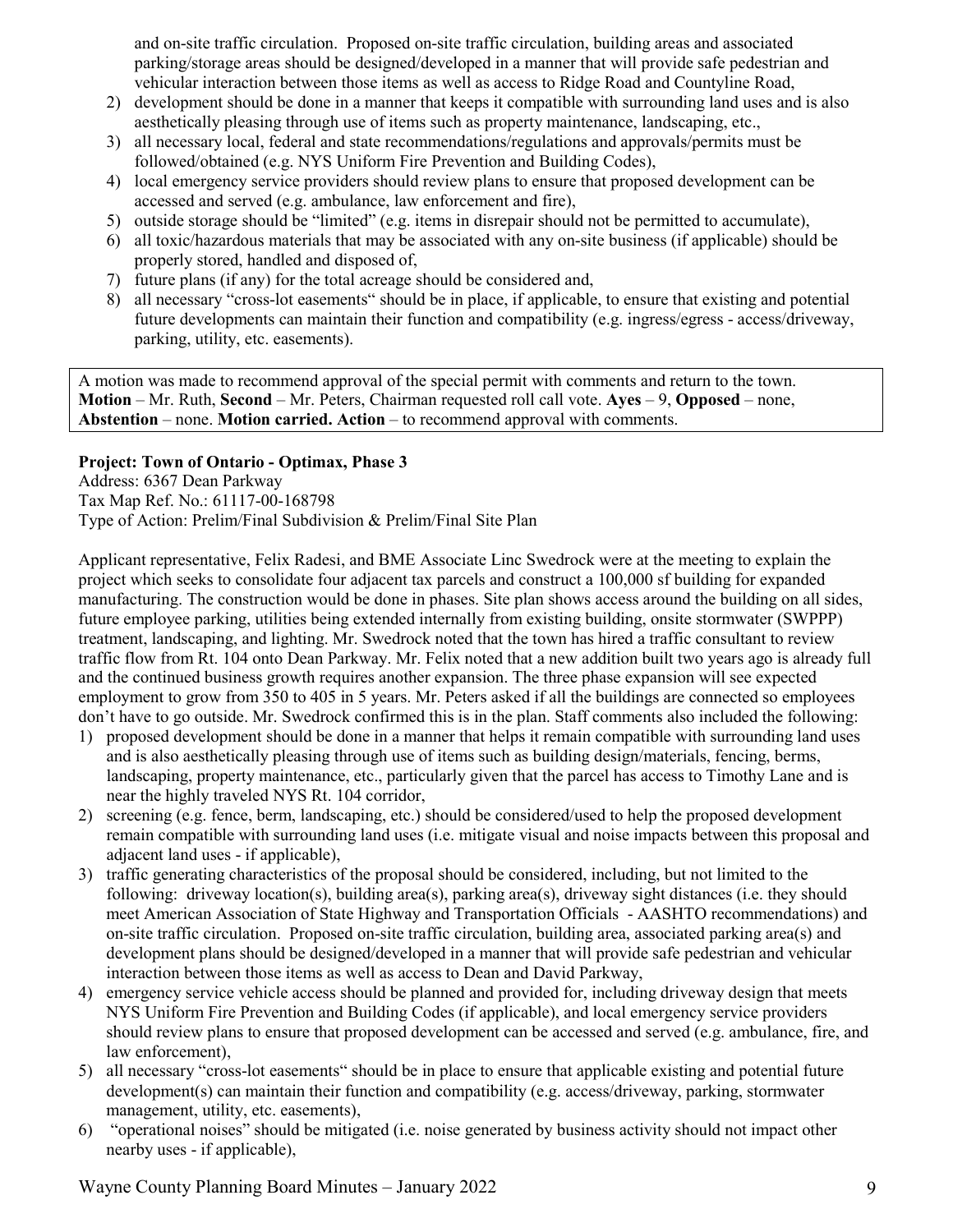- 7) outside storage should be limited (e.g. items in disrepair should not be permitted to accumulate),
- 8) any toxic/hazardous materials should be properly stored, handled and disposed of,
- 9) development, including water and wastewater treatment/sanitary service, must meet all local, federal and NYS codes/regulations (Department of Environmental Conservation - Phase II Stormwatwer Management and Erosion and Sediment Control regulations and other applicable regulations, Department of Health, Uniform Fire Prevention and Building Codes, etc.),
- 10) future plans (if any) for the total acreage should be considered and
- 11) proposed development should take applicable "well-considered" and/or master planning efforts/recommendations into account (e.g. "Commerce Center Master Plan").

A motion was made to recommend approval of the project with comments and return to the town. **Motion** – Mr. Peters, **Second** – Mr. Bartels, Chairman requested roll call vote. **Ayes** – 9, **Opposed** – none, **Abstention** – none. **Motion carried. Action** – to recommend approval with comments.

# **Project: Town of Rose - Goossen Business**

Address: 4743 Lasher Rd Tax Map Ref. No.: 75116-00-373027 Type of Action: Use Variance

Applicant, Rob Goossen, was at the meeting to explain the business use variance for a roll over container storage area on his own 56-acre property. The area designated for a gravel pad to be created for this use would be secluded from neighbors which are few and over 500' away, and the topsoil would be used to create a berm on the road frontage side of the pad. Mr. Baker asked how many containers would be stored at any one time and commented that it would be unsightly from the road. Mr. Goossen stated that it depends on market demand but the pad will be able to hold approximately 50 containers, depending on the size, from 10-yds to 40-yds. Mr. Goossen explained that containers are used for construction and demolition debris as well as some household waste but no hazardous material. They would be clean and empty when stored on the property. Waste would be transported to local landfills for disposal. Staff comments included the following:

- 1) the hardship criteria (rules/test) that are required to grant the use variance must be substantiated at the local level,
- 2) the minimum variances necessary should be considered,
- 3) the Town may wish to review applicable regulations to determine if they still meet intended objectives should there be repeated requests for similar variances,
- 4) traffic generating characteristics of the proposal should be considered, including, but not limited to the following: driveway location(s), building area(s), parking area(s), driveway sight distances (i.e. they should meet American Association of State Highway and Transportation Officials - AASHTO recommendations) and on-site traffic circulation. Proposed on-site traffic circulation, driveway location, and associated parking area should be designed/developed in a manner that will provide safe pedestrian and vehicular interaction between those items as well as access to Lasher Road and no on-site activity/development should impede available sight distances,
- 5) a driveway permit should be obtained from the Wayne County Highway Department for the proposed driveway,
- 6) development should be done in a manner that helps it remain compatible with surrounding land uses and is also aesthetically pleasing through use of items such as site layout, property maintenance, materials, fencing, berms, landscaping, etc.,
- 7) outside storage should be limited and screened (e.g. items in disrepair should not be permitted to accumulate),
- 8) all necessary local, federal and state regulations and approvals/permits must be followed/obtained (e.g. NYS Uniform Fire Prevention and Building Codes, NYS DEC) and
- 9) the property owner(s) should be aware that portions of the parcel appear to contain (or be near) both NYS Department of Environmental Conservation and National wetland areas (approximate mapping available online at [https://gisservices.dec.ny.gov/gis/erm/\)](https://gisservices.dec.ny.gov/gis/erm/) and any planning/development should be done in accordance with applicable regulations.

For reference, the NYS Department of State has a useful reference document available, "**[Zoning](http://www.dos.ny.gov/lg/publications/Creating_the_Community_You_Want.pdf) Board of Appeals"**, on their website @<https://dos.ny.gov/system/files/documents/2021/09/zoning-board-appeals-.pdf> Details regarding each of the variance "hardship rules/test" can be found in this document.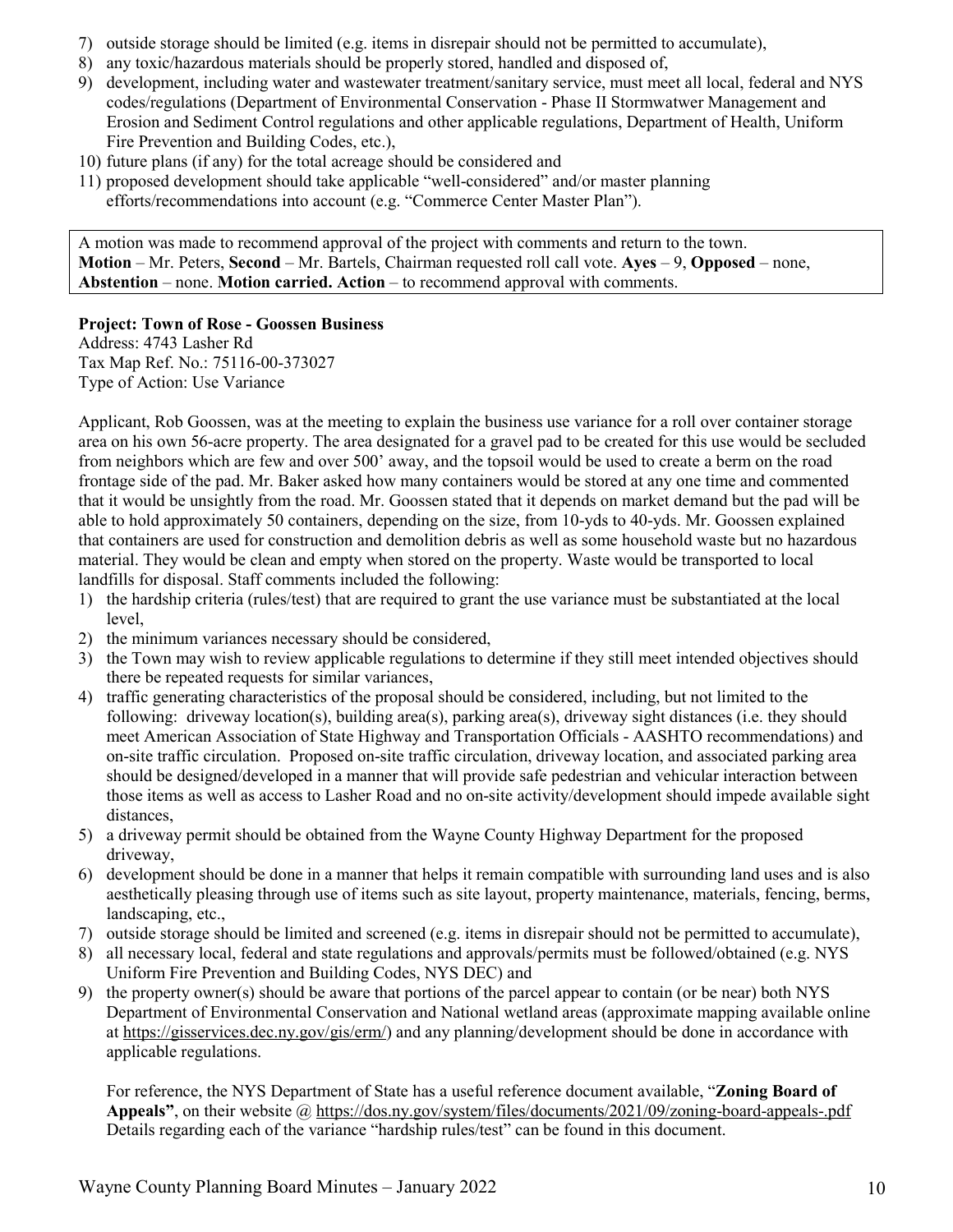A motion was made to recommend approval of the use variance with comments as noted, and return to the town. **Motion** – Mr. Conklin, **Second** – Mr. Thorn, Chairman requested roll call vote. **Ayes** – 7, **Opposed** – 1, **Abstention** – 1. **Motion DID NOT carry. No further Motion was made. Action** – to return the referral to the town with results and comments.

# **Project: Town of Rose - Divelbliss Hill Climbers**

Address: 4500 Route 14 Tax Map Ref. No.: 74115-00-176411 Type of Action: Special Permit

Applicant, Shane Divelbliss, was at the meeting to explain the project event to take place behind the building formerly known as Barbara Jeans Furniture. Mr. Divelbliss stated that this property was used for this type of special event, a dirt bike hill climb, some 20 years ago. The owner has given permission for the event. Mr. Divelbliss confirmed that an ambulance crew will be onsite during the event and that no alcohol was being served by the event promoters. Mr. Krolak asked what the expected attendance could be, what time it would run, and whether overnight camping was allowed. Mr. Divelbliss said he expects 50-80 visitors with spectators. The event would be from 9am until the races were done and no overnight camping was being allowed. Food would be available through local groups. He stated the event would be 1000' or more from the road, behind the buildings. Staff comments included the following:

- 1) traffic generating characteristics of the proposal should be considered, including, but not limited to the following: driveway locations, building area(s), parking area(s), driveway sight distances (i.e. they should meet American Association of State Highway and Transportation Officials - AASHTO recommendations) and on-site traffic circulation. Proposed on-site traffic circulation, driveway locations, building area, display area – if applicable, and associated parking areas should be designed/developed in a manner that will provide safe pedestrian and vehicular interaction between those items as well as access to NYS Rt. 414 and no on-site development should impede available sight distances,
- 2) emergency service vehicle access should be provided for and emergency service providers should review plans to ensure that proposed development can be accessed and served (e.g. ambulance, fire and law enforcement),
- 3) the total number of available/required parking spaces should be confirmed,
- 4) painted striping should be added/used on the site to clearly identify parking areas/stalls and desired traffic flow. All parking should be on-site (i.e. there should be no need to park in the NYS DOT right of way) and fire lanes should remain open,
- 5) development should proceed in a manner that keeps it compatible with surrounding land uses and is also aesthetically pleasing through use of items such as building and property maintenance, screening (e.g. fencing and berms) landscaping, etc., particularly given that the parcel is located on the highly traveled NYS Route 414,
- 6) security measures should be intact (e.g. the site should be lighted),
- 7) outside storage should be limited, particularly items in poor repair (if ever applicable),
- 8) "operational noises" should be mitigated (i.e. noise generated by proposed business activity, such as auto repair work, should not impact nearby land uses),
- 9) toxic/hazardous materials should be properly stored, handled and disposed of (if ever applicable) and
- 10) all necessary local and state recommendations and approvals/permits must be followed/obtained (e.g. NYS Uniform Fire Prevention and Building Codes and NYS Department of Health regulations - building and sanitary sewer related).

A motion was made to recommend that this request would have *no inter-municipal or countywide impact (NCI)* but to include comments as noted, and return to the town. **Motion** – Mr. Baker, **Second** – Mr. Ruth, Chairman requested roll call vote. **Ayes** – 8, **Opposed** – none,

**Abstention** – 1. **Motion carried. Action** – to recommend NCI with comments.

#### **OTHER BUSINESS** –

Mr. DeRoo reported some statistics that were requested by board members regarding solar projects in the county, not including those heard at this meeting. The county has seen 18 solar applications for 2-4 MW developments totally 265 acres of land. Only 14 have been approved (10 are on PILOT with IDA) and 8 are constructed for a total

Wayne County Planning Board Minutes – January 2022 11